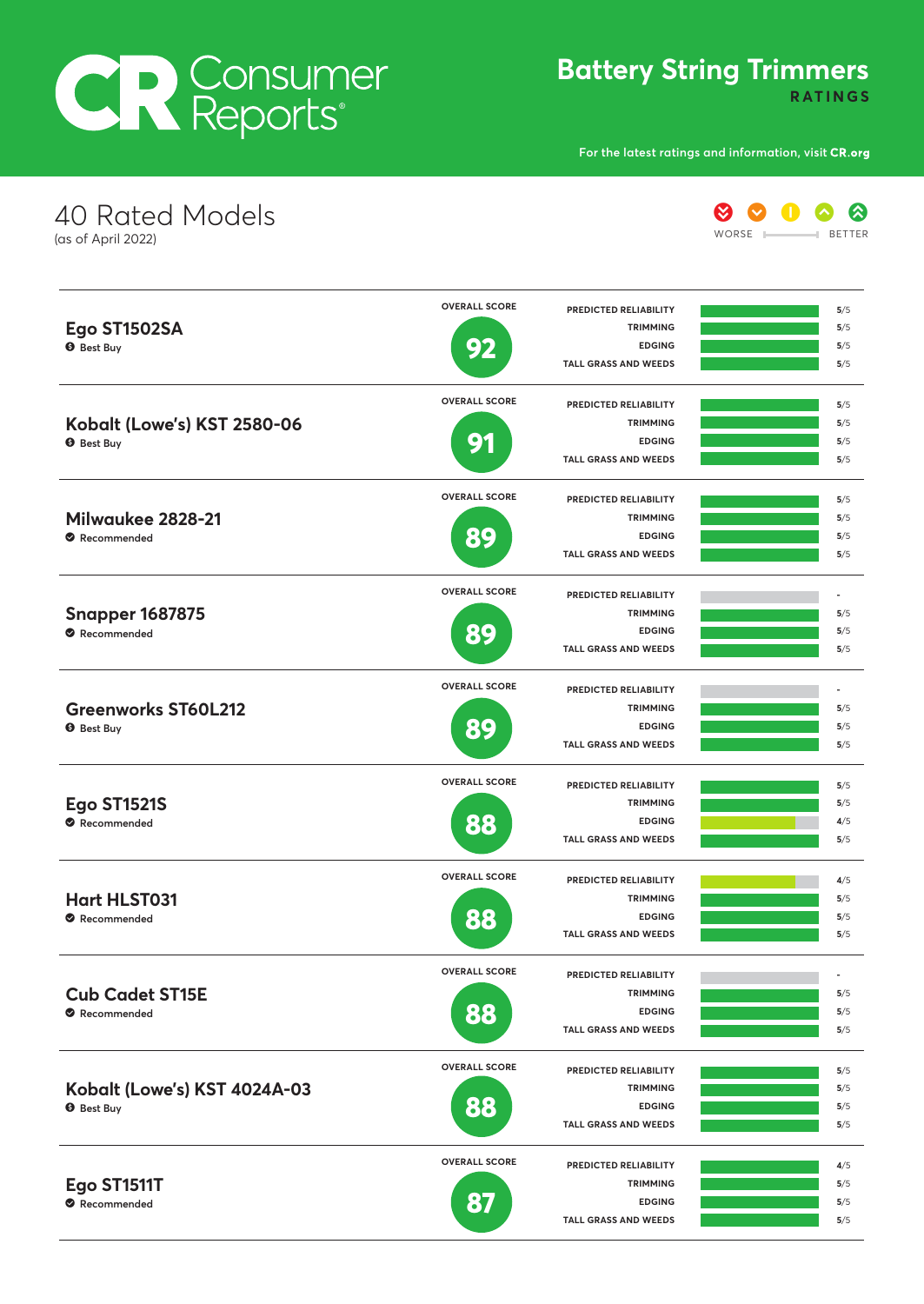## 40 Rated Models

(as of April 2022)



|                                              | <b>OVERALL SCORE</b> | <b>PREDICTED RELIABILITY</b>             |            |
|----------------------------------------------|----------------------|------------------------------------------|------------|
| <b>Greenworks ST60L254</b>                   |                      | <b>TRIMMING</b>                          | 5/5        |
| Recommended                                  | 87                   | <b>EDGING</b>                            | 5/5        |
|                                              |                      | <b>TALL GRASS AND WEEDS</b>              | 5/5        |
|                                              | <b>OVERALL SCORE</b> | PREDICTED RELIABILITY                    | 4/5        |
| Stihl FSA 57                                 |                      | <b>TRIMMING</b>                          | 5/5        |
| Recommended                                  | 86                   | <b>EDGING</b>                            | 5/5        |
|                                              |                      | <b>TALL GRASS AND WEEDS</b>              | 5/5        |
|                                              | <b>OVERALL SCORE</b> | <b>PREDICTED RELIABILITY</b>             | 4/5        |
| Ryobi RY40270VNM                             |                      | <b>TRIMMING</b>                          | 5/5        |
| Recommended                                  | 85                   | <b>EDGING</b>                            | 5/5        |
|                                              |                      | <b>TALL GRASS AND WEEDS</b>              | 5/5        |
|                                              | <b>OVERALL SCORE</b> | PREDICTED RELIABILITY                    | 4/5        |
| <b>Toro 51830</b>                            |                      | <b>TRIMMING</b>                          | 5/5        |
| Recommended                                  |                      | <b>EDGING</b>                            | 5/5        |
|                                              | 85                   | <b>TALL GRASS AND WEEDS</b>              | 5/5        |
|                                              | <b>OVERALL SCORE</b> | PREDICTED RELIABILITY                    | 4/5        |
| Ryobi RY40290VNM                             |                      | <b>TRIMMING</b>                          | 5/5        |
| Recommended                                  |                      | <b>EDGING</b>                            | 5/5        |
|                                              | 85                   | <b>TALL GRASS AND WEEDS</b>              | 5/5        |
|                                              | <b>OVERALL SCORE</b> | PREDICTED RELIABILITY                    | ٠          |
| <b>Skil LT4818-10</b>                        |                      | <b>TRIMMING</b>                          | 5/5        |
| <b>O</b> Best Buy                            | 84                   | <b>EDGING</b>                            | 5/5        |
|                                              |                      | <b>TALL GRASS AND WEEDS</b>              | 5/5        |
|                                              | <b>OVERALL SCORE</b> | PREDICTED RELIABILITY                    | 4/5        |
| <b>DeWalt DCST922P1</b>                      |                      | <b>TRIMMING</b>                          | 5/5        |
| Recommended                                  |                      | <b>EDGING</b>                            | 5/5        |
|                                              |                      | <b>TALL GRASS AND WEEDS</b>              | 5/5        |
|                                              | <b>OVERALL SCORE</b> |                                          |            |
|                                              |                      | PREDICTED RELIABILITY<br><b>TRIMMING</b> | 5/5<br>5/5 |
| Echo CDST-58V2AH                             |                      | <b>EDGING</b>                            | 5/5        |
| Recommended                                  | <b>83</b>            | <b>TALL GRASS AND WEEDS</b>              | 5/5        |
|                                              | <b>OVERALL SCORE</b> |                                          |            |
|                                              |                      | PREDICTED RELIABILITY<br><b>TRIMMING</b> | 5/5        |
| Milwaukee 2725-21HD                          |                      | <b>EDGING</b>                            | 5/5<br>5/5 |
| Recommended                                  | 83                   | <b>TALL GRASS AND WEEDS</b>              | 5/5        |
|                                              |                      |                                          |            |
|                                              | <b>OVERALL SCORE</b> | PREDICTED RELIABILITY                    |            |
| <b>Makita XRU12SM1</b>                       |                      | <b>TRIMMING</b>                          | 5/5        |
| Recommended                                  | <b>BE</b>            | <b>EDGING</b>                            | 5/5        |
|                                              |                      | <b>TALL GRASS AND WEEDS</b>              | 4/5        |
|                                              | <b>OVERALL SCORE</b> | PREDICTED RELIABILITY                    | ٠          |
| <b>Westinghouse 4ST4AH4BC</b><br>Recommended |                      | <b>TRIMMING</b>                          | 5/5        |
|                                              | 82                   | <b>EDGING</b>                            | 5/5        |
|                                              |                      | <b>TALL GRASS AND WEEDS</b>              | 4/5        |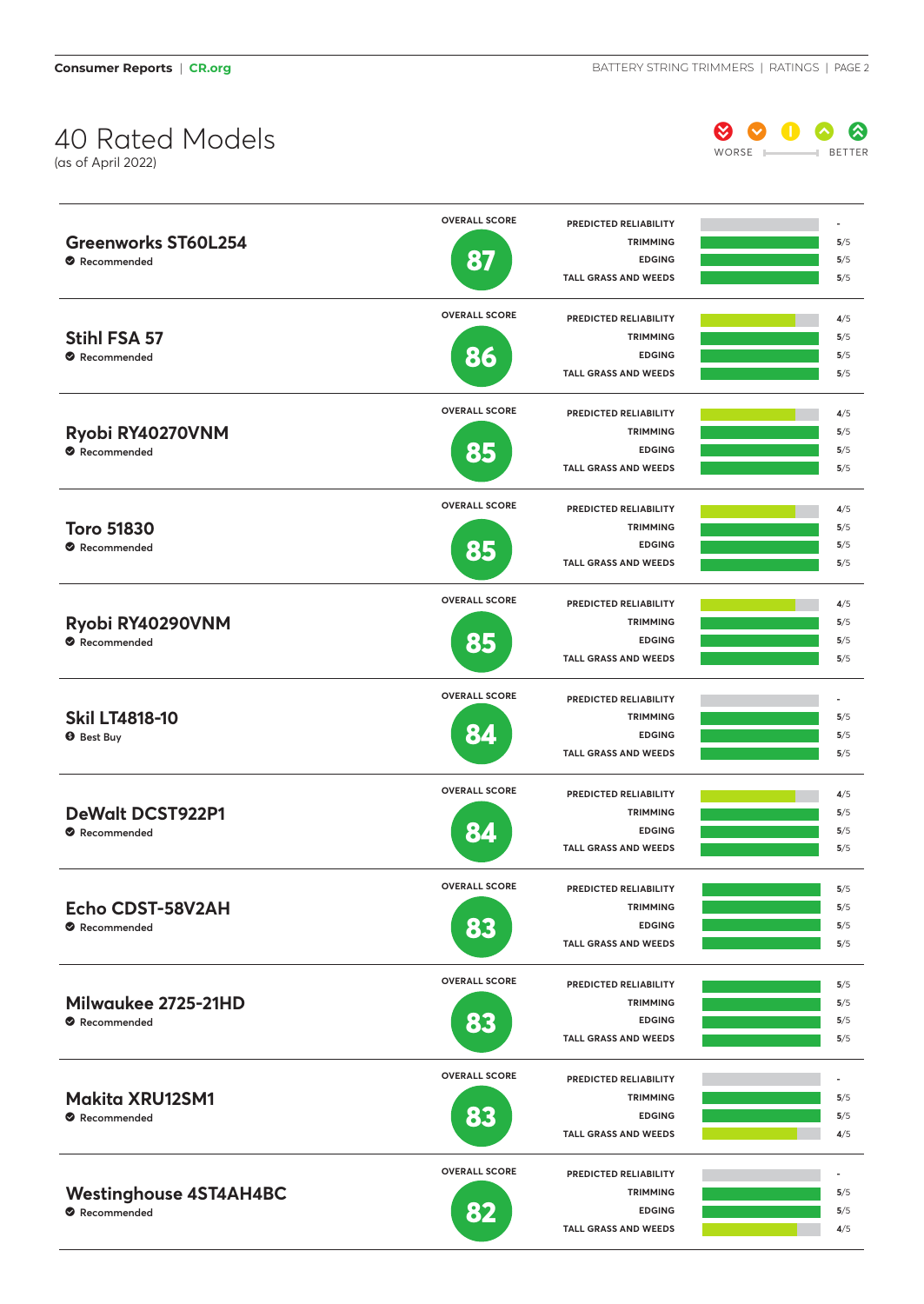**Consumer Reports | CR.org BATTERY STRING TRIMMERS | RATINGS | PAGE 3** 

## $40$  Rated Models Worse Better Works Better Works Better Works Better (as of April 2022)



|                            | <b>OVERALL SCORE</b> | PREDICTED RELIABILITY            |            |
|----------------------------|----------------------|----------------------------------|------------|
| <b>Oregon 582152</b>       |                      | <b>TRIMMING</b>                  | 5/5        |
| Recommended                | 81                   | <b>EDGING</b>                    | 5/5        |
|                            |                      | <b>TALL GRASS AND WEEDS</b>      | 4/5        |
|                            | <b>OVERALL SCORE</b> | PREDICTED RELIABILITY            | 4/5        |
|                            |                      | <b>TRIMMING</b>                  | 5/5        |
| <b>Toro 51831</b>          | 8                    | <b>EDGING</b>                    | 5/5        |
|                            |                      | <b>TALL GRASS AND WEEDS</b>      | 5/5        |
|                            | <b>OVERALL SCORE</b> | PREDICTED RELIABILITY            |            |
|                            |                      | <b>TRIMMING</b>                  | 5/5        |
| <b>Wen 40413</b>           |                      | <b>EDGING</b>                    | 5/5        |
|                            |                      | <b>TALL GRASS AND WEEDS</b>      | 4/5        |
|                            | <b>OVERALL SCORE</b> | PREDICTED RELIABILITY            | ä,         |
|                            |                      | <b>TRIMMING</b>                  | 5/5        |
| <b>Greenworks ST80L210</b> |                      | <b>EDGING</b>                    | 4/5        |
|                            |                      | <b>TALL GRASS AND WEEDS</b>      | 5/5        |
|                            | <b>OVERALL SCORE</b> |                                  |            |
|                            |                      | PREDICTED RELIABILITY            | 4/5        |
| <b>Stihl FSA 56</b>        |                      | <b>TRIMMING</b>                  | 5/5        |
|                            | 76                   | <b>EDGING</b>                    | 4/5<br>4/5 |
|                            |                      | <b>TALL GRASS AND WEEDS</b>      |            |
|                            | <b>OVERALL SCORE</b> | PREDICTED RELIABILITY            | 4/5        |
| Ryobi P20110               |                      | <b>TRIMMING</b>                  | 5/5        |
|                            | 73                   | <b>EDGING</b>                    | 5/5        |
|                            |                      | <b>TALL GRASS AND WEEDS</b>      | 3/5        |
|                            | <b>OVERALL SCORE</b> | PREDICTED RELIABILITY            | 4/5        |
| <b>Hart HGST041VNM</b>     |                      | <b>TRIMMING</b>                  | 4/5        |
|                            |                      | <b>EDGING</b>                    | 5/5        |
|                            |                      | <b>TALL GRASS AND WEEDS</b>      | 3/5        |
|                            | <b>OVERALL SCORE</b> | PREDICTED RELIABILITY            | 4/5        |
|                            |                      | <b>TRIMMING</b>                  | 5/5        |
| <b>Toro 51482</b>          |                      | <b>EDGING</b>                    | 4/5        |
|                            |                      | TALL GRASS AND WEEDS             | 5/5        |
|                            | <b>OVERALL SCORE</b> | PREDICTED RELIABILITY            | 5/5        |
|                            |                      | <b>TRIMMING</b>                  | 4/5        |
| <b>Poulan Pro PPB40T</b>   |                      | <b>EDGING</b>                    | 3/5        |
|                            |                      | <b>TALL GRASS AND WEEDS</b>      | 3/5        |
|                            | <b>OVERALL SCORE</b> | PREDICTED RELIABILITY            |            |
|                            |                      | <b>TRIMMING</b>                  | 4/5        |
| <b>Greenworks ST60L210</b> |                      | <b>EDGING</b>                    | 4/5        |
|                            |                      | <b>TALL GRASS AND WEEDS</b>      | 4/5        |
|                            | <b>OVERALL SCORE</b> |                                  |            |
|                            |                      | PREDICTED RELIABILITY            | 4/5        |
| Stihl FSA 85               |                      | <b>TRIMMING</b><br><b>EDGING</b> | 4/5        |
|                            | 65                   | <b>TALL GRASS AND WEEDS</b>      | 2/5<br>3/5 |
|                            |                      |                                  |            |